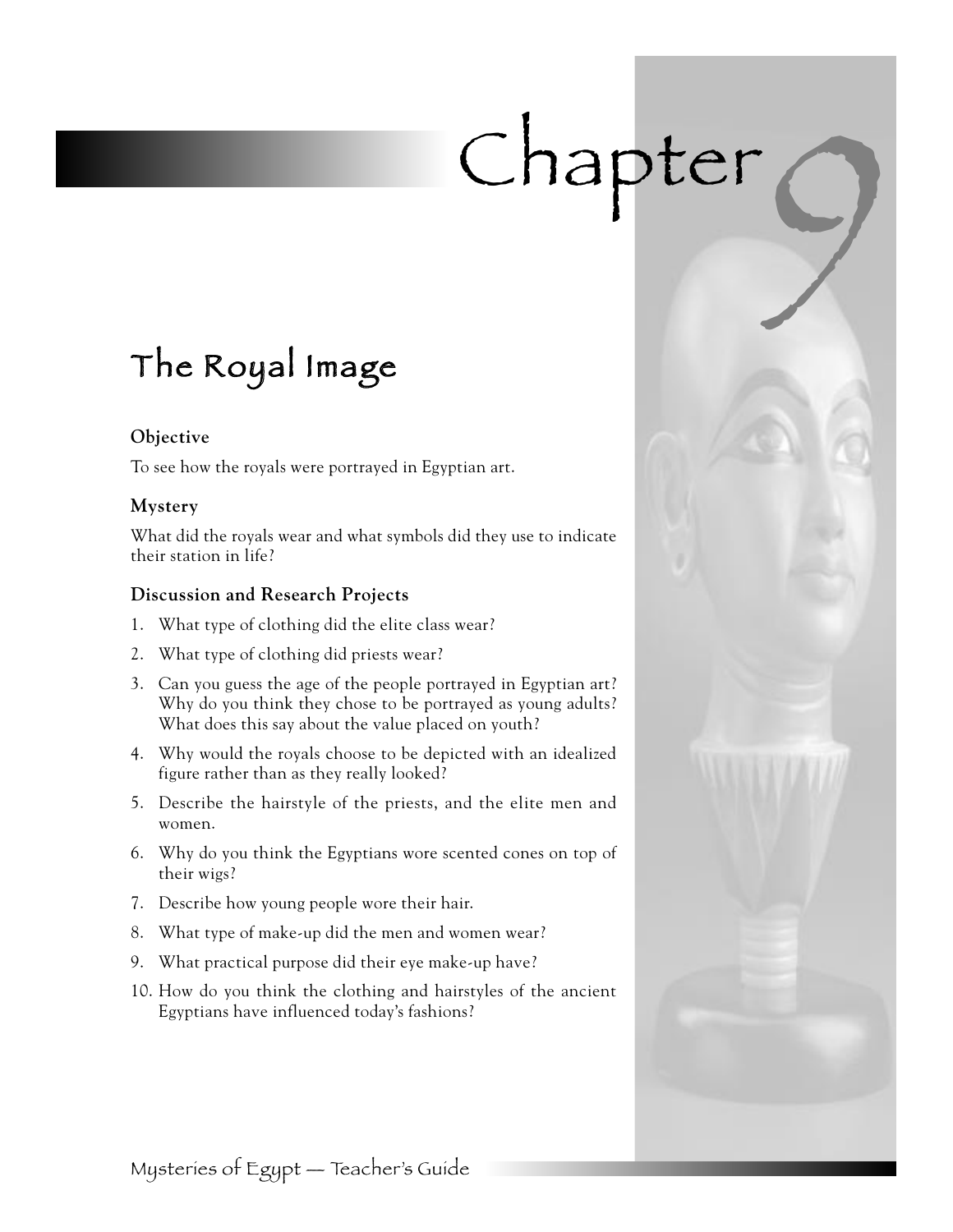- 11. Find examples of how people and deities are depicted in two-dimensional drawings. How is the body drawn? Which parts of the body are shown in profile and which are shown from the front?
- 12. Look at drawings to compare the proportions given to the head, torso, arms and legs. Are the proportions generally the same from one drawing to the next or do they differ?

## **Creative Projects**

- 1. Use **Activity Sheet 19** to learn about the clothing worn by royal women and goddesses.
- 2. Use **Activity Sheet 20** to learn about the clothing worn by royal men and gods.
- 3. Use **Activity Sheet 21** to learn about headgear, hairstyles and make-up.
- 4. Use **Activity Sheet 22** to give your students a chance to dress an Egyptian man and woman.
- 5. Use **Activity Sheet 23** to learn about how the ancient Egyptians drew the human figure.
- 6. Use **Activity Sheet 24** to make a drawing of human figures using a grid similar to the one used by the ancient Egyptians.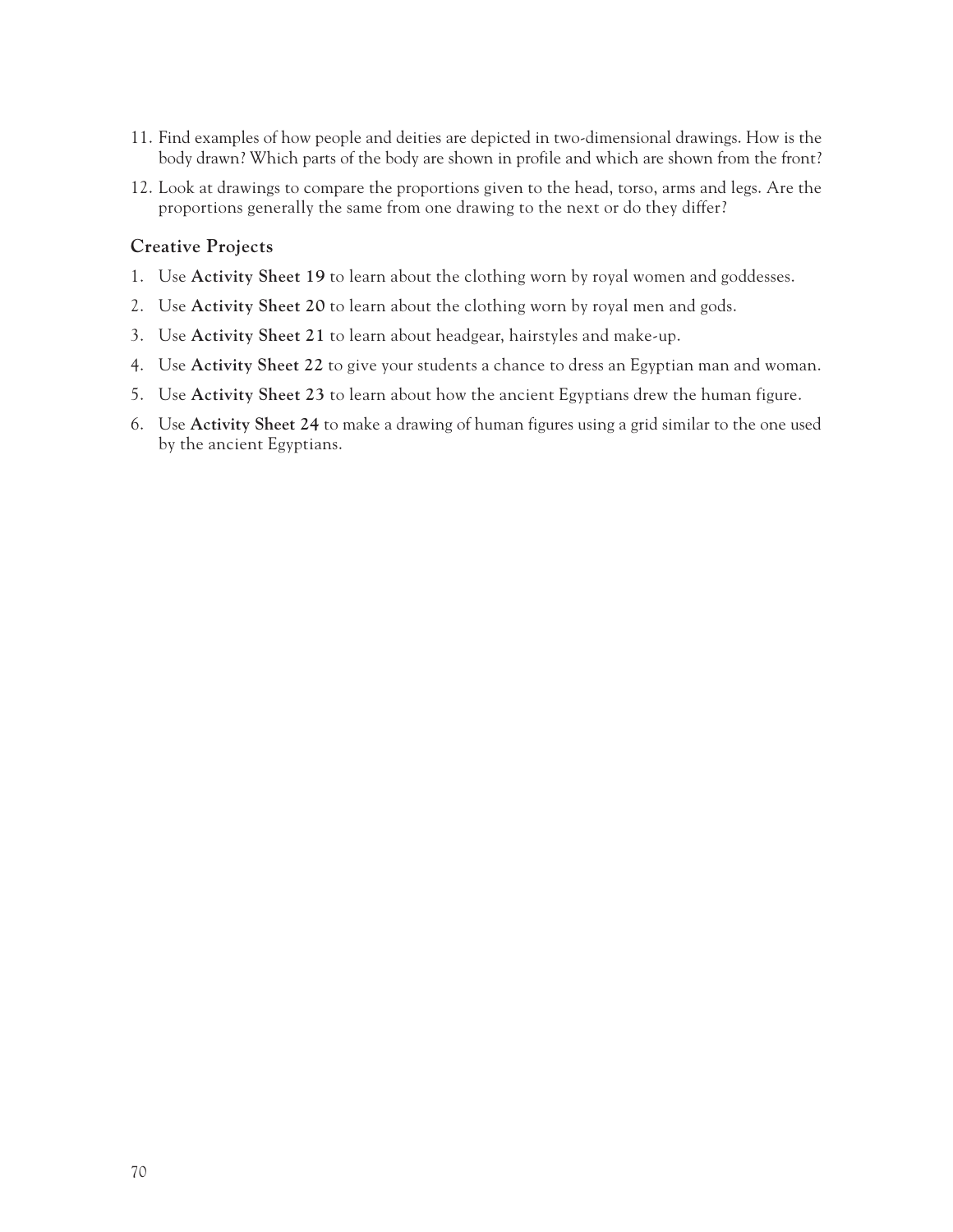# FACT SHEET: The Royal Image

# **Clothing**

When royalty, gods and goddesses were portrayed in statues, temple carvings and wall paintings, it was the beauty and self-confidence of the subject that was conveyed. Egyptian artistic conventions idealized the proportions of the body. Men are shown with broad shoulders, slim bodies, and muscular arms and legs; and women have small waists, flat stomachs and rounded busts. Both wear elegant clothing and jewellery, and stand tall with their heads held high. Their stately appearance commands the respect of all who gaze upon their portraits.

In the Old Kingdom, goddesses and elite women were portrayed wearing a sheath with broad shoulder straps. In the New Kingdom, the dress had only one thin strap. These dresses were



Women weaving linen cloth Drawing: Winnifred Needler Photo: Harry Foster (CMC S97 10782)

made of linen, and decorated with beautifully coloured patterns and beadwork. By the reign of Amenhotep III (1390-1352 B.C.), women's garments were made of very light see-through linen.

The men wore knee-length shirts, loincloths or kilts made of linen. Leather loincloths were not uncommon, however. Their garments were sometimes decorated with gold thread and colourful



Queen Nefertari (left) wears a white linen robe in the New Kingdom style. Isis wears a tight-fitting linen dress typical of the style popular during the Old and Middle kingdoms. Photo: Harry Foster (CMC S98 3534)



A nobleman plays a board game called senet. He wears a long white linen robe in the New Kingdom style. Photo: Harry Foster (CMC S98 3552)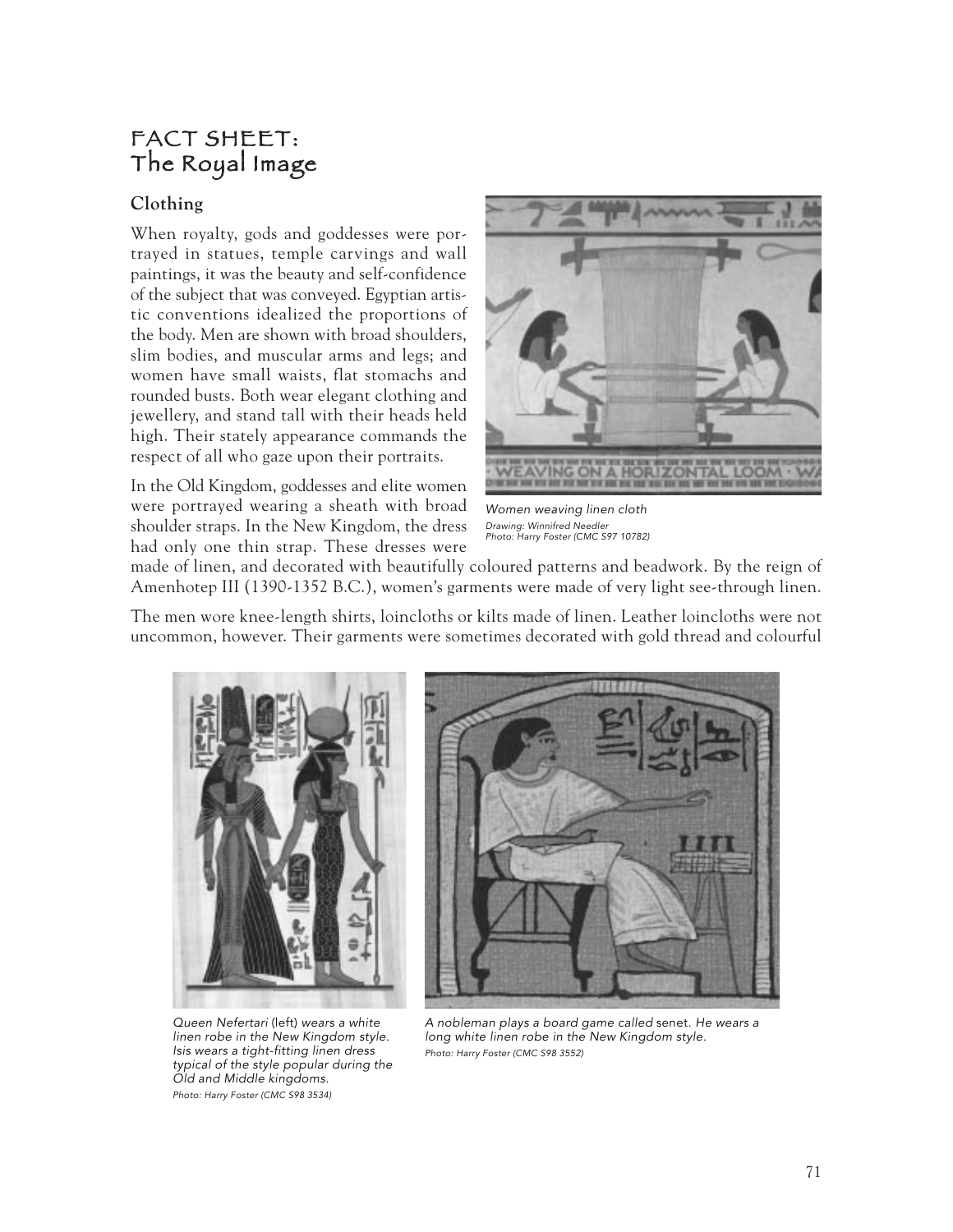



<sup>A</sup>sem-priest (left) wears a short kilt and a leopard skin, and the men wear short kilts. CMC ECD98-014 #9

Tomb painting of a pharaoh wearing a short kilt CMC ECD98-007 #72



A prince wearing the sidelock of youth and a uraeus on his forehead CMC S97 9822

beadwork. The priests, viziers and certain officials wore long white robes that had a strap over one shoulder, and *sem*-priests (one of the ranks in the priesthood) wore leopard skins over their robes.

# **Hairstyles**

The Egyptian elite hired hairdressers and took great care of their hair. Hair was washed and scented, and sometimes lightened with henna. Children had their heads shaved, except for one or two tresses or a plait worn at the side of the head. This was called the sidelock of youth, a style worn by the god Horus when he was an infant.

Both men and women sometimes wore hairpieces, but wigs were more common. Wigs were made from human hair and had vegetable-fibre padding on the underside. Arranged into careful plaits and strands, they were often long and heavy. They may have been worn primarily at festive and ceremonial occasions, like in eighteenth-century Europe.

Priests shaved their heads and bodies to affirm their devotion to the deities and to reinforce their cleanliness, a sign of purification.





A priest with shaven head CMC S97 9833

Women wearing perfumed cones and wigs Drawing: Winnifred Needler Photo: Harry Foster (CMC S97 10785)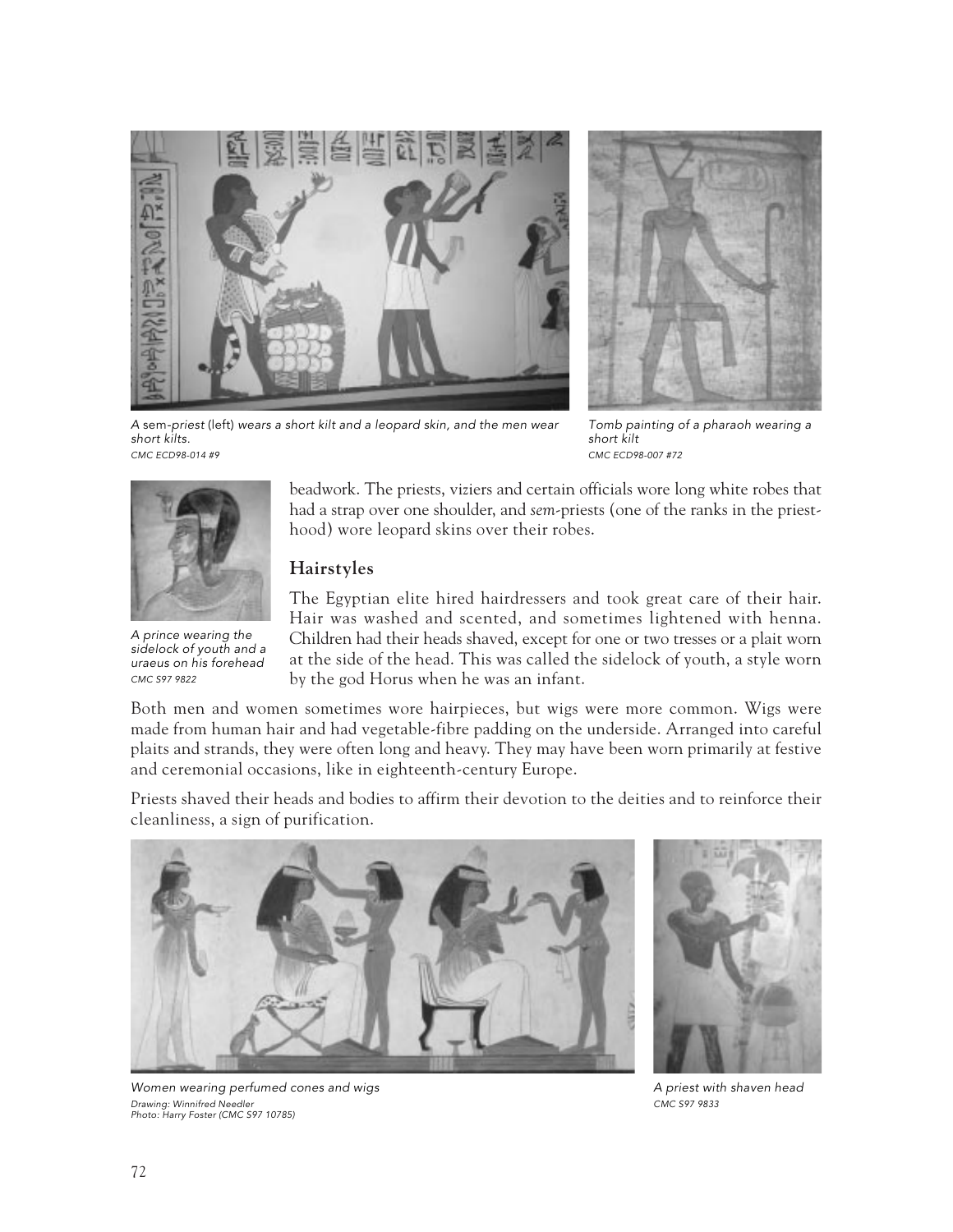#### **Make-up**

Elite men and women enhanced their appearance with various cosmetics: oils, perfumes, and eye and facial paints. When putting on make-up, they used a mirror, as we do today. Galena or malachite (a mineral pigment) was ground on stone palettes to make eye paint. Applied with the fingers or



Make-up kit: kohl pots and sticks, and a palette for mixing mineral pigments into eyeliner, blush and eye shadow Photo: Royal Ontario Museum CMC ECD98-040 #30



Two bronze mirrors and a razor Photo: Royal Ontario Museum CMC ECD98-040 #32

a kohl pencil, eye paint emphasized the eyes and protected them from the bright sunlight. Rouge to colour the face and lips was made from ochre. Oils and fats were applied to the skin to protect it, mixed into perfumes, and added to the incense cones men and women wore on top of their head.

### **Jewellery**

From the earliest times, jewellery was worn by the elite for self-adornment and as an indication of social status. Bracelets, rings, earrings, necklaces, pins, belt buckles and amulets were made from gold and silver inlaid with precious stones such as lapis lazuli, turquoise, carnelian and amethyst. Faience and glass were also used to decorate pieces of jewellery.

The elegant design of Egyptian jewellery often reflected religious themes. Motifs included images of the gods and goddesses; hieroglyphic symbols; and birds, animals and insects that played a role in the creation myth. Commonly seen were the scarab; the Eye of Re; lotus and papyrus plants; the vulture and the hawk; the cobra; and symbols such as the Isis knot, the *shen* ring (symbol of eternity) and the *ankh* (symbol of life). A person's jewellery was placed in his



or her grave to be used in the afterworld, along with many other personal items.



Rings Photo: Royal Ontario Museum CMC ECD98-040 #35



**Necklaces** Photo: Royal Ontario Museum CMC ECD98-040 #36

A collar fit for a king. This collar, in the shape of Nekhbet, the vulture goddess, was found in Tutankhamun's tomb. The vulture holds two shen rings (symbols of eternity) in its claws. CMC ECD98-028 #9 (photo)